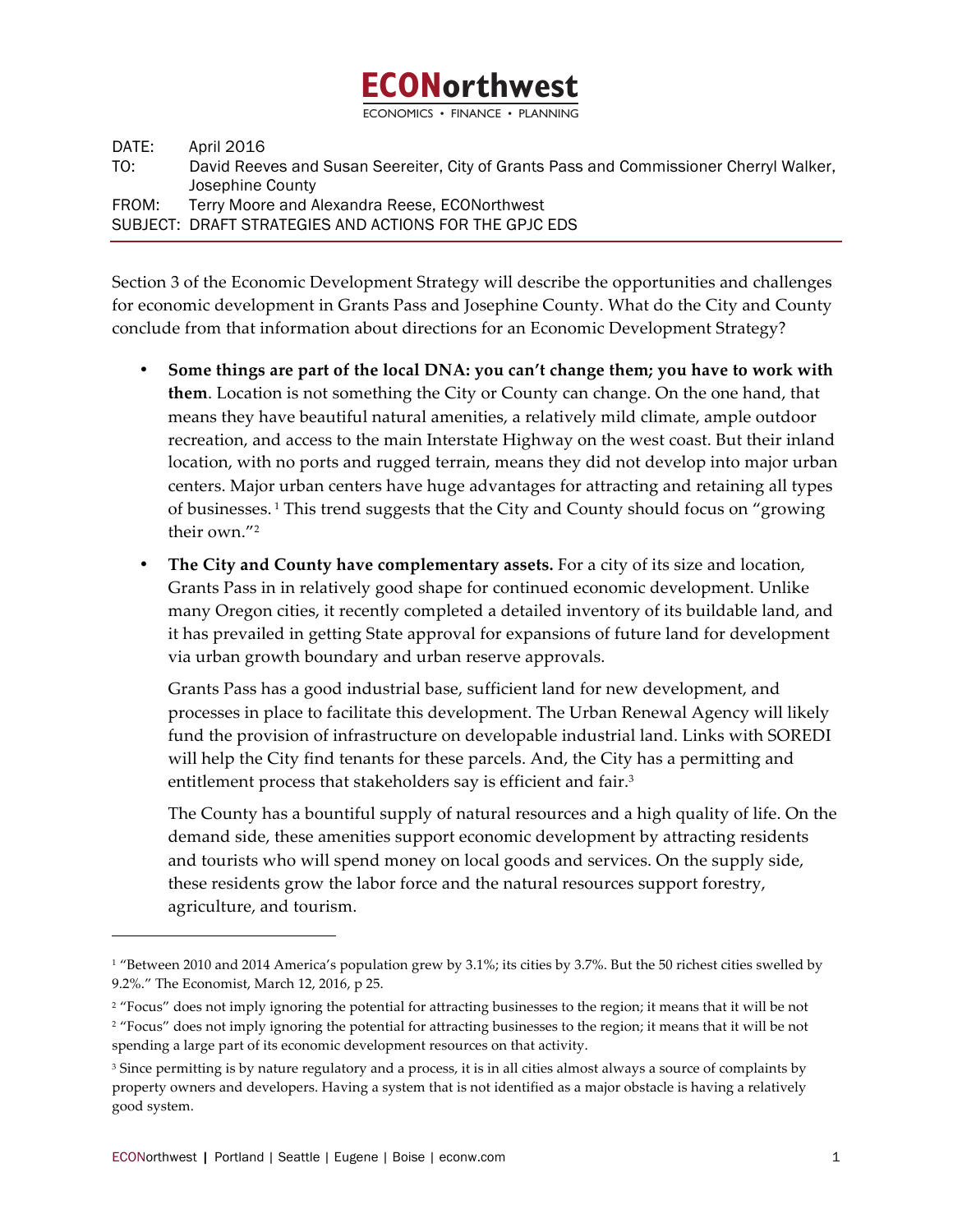- ! **Collaboration and cooperation arethe keys to success.** Grants Pass and Josephine County have the building blocks for economic development success. But their financial and staff resources are limited: success is hindered without strong and genuine collaboration and cooperation. The City and County need to not only with each other, but also with other government, business, education and nonprofit organizations that work on economic development issues. Because the City has more financial resources and a dedicated business advocate, the City is in the best position to lead the coordination of these efforts with a team that includes County, nonprofit, education and private sector leadership.
- ! **Focus on what businesses, in general, care about.** The emphasis of the actions in this Strategy derives from well-accepted research and advice about long-term local economic development: it will be more productive to spend energy and resources on local improvements to infrastructure and services that are valuable to a wide range of business types and firms than to focus on trying to pick and attract a particular type of industry or firm. This Strategy gives some direction about broad sectors to pay attention to, but emphasizes improving the availability, quality, or cost of certain *factors of production.* In particular, this Strategy groups its proposed actions into three categories: (1) Services, (2) Infrastructure, and Entrepreneurship and Workforce Development. Cutting across these three categories are actions related to coordination of public and private sector development efforts.
- ! **Complement existing projects working on similar challenges.** The City is in the process of implementing an Urban Renewal Agency that will use tax increment financing to address a number of economic development related challenges and opportunities. This Strategy does not seek to duplicate these efforts; it seems to complement them. Thus, some issues identified in the situational assessment and public engagement processes (City industrial infrastructure, downtown development) do not appear in this plan, as the Urban Renewal Agency will address them.
- ! **Address specific structural challenges that prevent economic development.** Josephine County cannot afford to provide many of the facilities and services that county governments in Oregon normally provide, such as public safety. The limited budget for public safety makes it hard to attract and retain businesses outside of incorporated areas. Without funding to provide this service, economic development efforts may not be successful. Therefore, this Strategy does deal directly with government funding challenges.